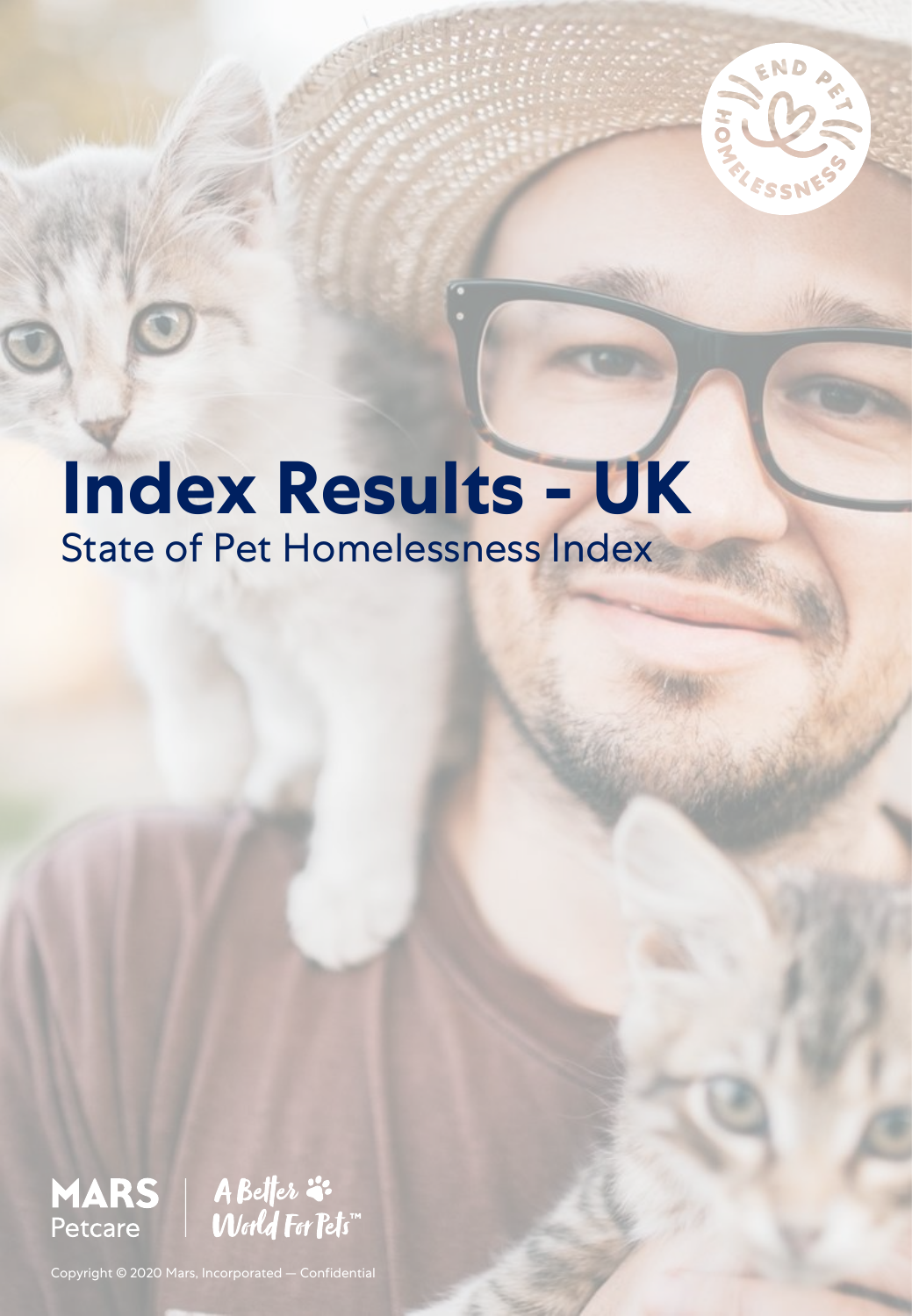

### **Methodology State of Pet Homelessness Index**

**We partnered with eight animal welfare experts from leading organizations around the globe to guide the development of the Index. Together, we built the Index, gathering data across 200+ data sources supplemented** with quantitative data on consumer attitudes, ensuring a holistic view on pet homelessness and covering three key **focus areas influencing the issue of pet homelessness.**

The three focus areas influencing pet homelessness included in the Index were:

- **All pets Wanted**: evaluating reproduction control programs (spay/neuter and responsible breeding practices), roaming and street/stray populations, disease prevention, and cultural attitudes towards pet ownership
- **All pets Cared For**: evaluating rates of shelter adoption and pet ownership, assessing shelter pain points, and access to veterinary care
- **All pets Welcome**: evaluating barriers to responsible pet ownership, as well as government support and policy

#### **All focus areas are then broken down into different categories of factors which impact this focus area.**

| <b>KEY FOCUSA AREAS</b>   | <b>CATEGORIES</b>                                                        | <b>FACTORS</b>                    |
|---------------------------|--------------------------------------------------------------------------|-----------------------------------|
| <b>ALL PETS WANTED</b>    | <b>Reproduction control</b>                                              | Factors listed on following page. |
|                           | <b>Street &amp; stray populations</b>                                    | Factors listed on following page. |
|                           | <b>Disease prevention</b>                                                | Factors listed on following page. |
|                           | <b>Cultural attitudes towards pets</b>                                   | Factors listed on following page. |
| <b>ALL PETS CARED FOR</b> | <b>Pet adoption and ownership</b>                                        | Factors listed on following page. |
|                           | <b>Removing shelter pain points</b>                                      | Factors listed on following page. |
|                           | <b>Improved health and vet care</b>                                      | Factors listed on following page. |
| <b>ALL PETS WELCOME</b>   | <b>Barriers to Pet Ownership</b>                                         | Factors listed on following page. |
|                           | <b>Advocacy for Pet Ownership &amp; Gov</b><br><b>Support and Policy</b> | Factors listed on following page. |

#### **Index modelling methodology overview:**

- Modelling begins with data collection across a wide range of geographies.
- Data is standardized as needed to make it comparable to other geographies (e.g. changing "total" metrics to "per capita" metrics to account for different sizes of human population).
- Clustering algorithms allow us to group together countries which exhibit similar data patterns for factors relating to pet homelessness. This ensures that countries are compared fairly to one another, even if they take different approaches to solving pet homelessness.
- Next, unsupervised learning models are used to quantify the patterns in the data, and identify which metrics are most impactful, providing the weights used to create the index.
- Using weights provided by the statistical models, each factor's contribution to the category is computed by multiplying the weight by the factor value.
- These scores are then cumulated up to a category level and, ultimately, a total score for each country. Because each focus area is dependent on the weight of the factors with each of its categories, each focus area has its own weighting within the overall Index score. Therefore, the Index score is not the average of the scores across each focus area.
- These scores provide a view of each country's situation on the state of pet homelessness, relative to other countries that can also be used to gauge progress.

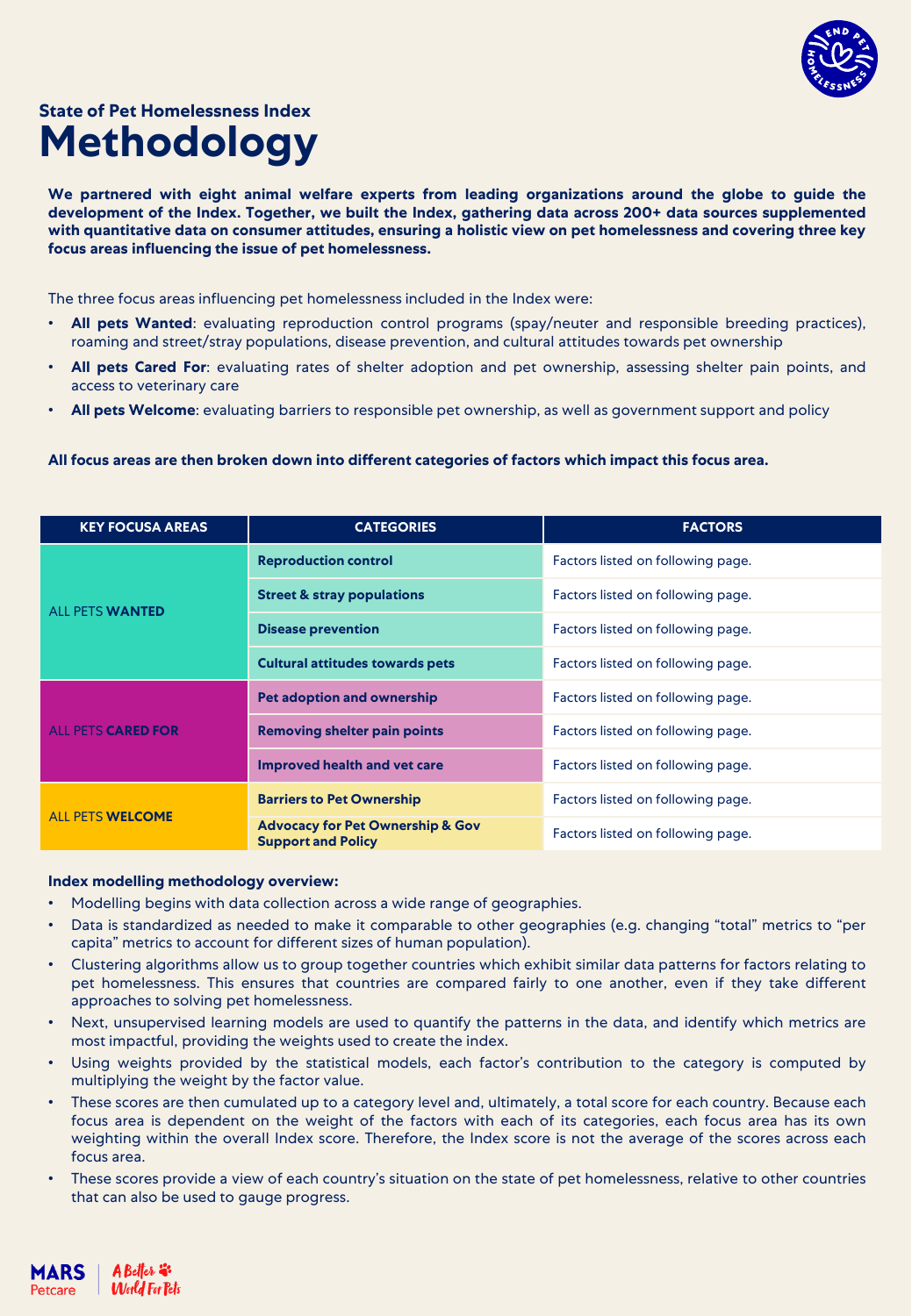

### **Framework for data analysis State of Pet Homelessness Index**

|                                           | <b>Focus area</b>                                                        | <b>Focus area</b>                                                 | <b>Focus area</b>                                                                    |
|-------------------------------------------|--------------------------------------------------------------------------|-------------------------------------------------------------------|--------------------------------------------------------------------------------------|
|                                           |                                                                          |                                                                   |                                                                                      |
|                                           | <b>ALL PETS WANTED</b>                                                   | <b>ALL PETS CARED FOR</b>                                         | <b>ALL PETS WELCOME</b>                                                              |
| <b>Category</b>                           | <b>Reproduction control</b>                                              | <b>Pet adoption and ownership</b>                                 |                                                                                      |
| <b>Factors</b><br>within this<br>category | Spay / neuter attitudes and<br>programs                                  |                                                                   | <b>Barriers to Pet Ownership</b>                                                     |
|                                           | Spay / neuter amount and growth                                          | Number and rate of pet adoption                                   | Overall pet care market                                                              |
|                                           | rate                                                                     | Household penetration of pets                                     | Cost of owning a pet                                                                 |
|                                           | Population of owned pets, and<br>prevalence of homes willing own<br>pets | Attitudes towards pet adoption<br>(incl. awareness and education) | Attitudes towards pets in the<br>home                                                |
|                                           | Euthanasia rates                                                         | Cost of adoption                                                  | Housing and travel regulations                                                       |
|                                           | Prevalence of responsible                                                |                                                                   | (breed bans, size bans)                                                              |
|                                           | breeding (incl. DNA testing from<br>Wisdom panel)                        | Transfer programs                                                 | <b>Advocacy for Pet Ownership &amp;</b><br><b>Gov Support and Policy</b>             |
|                                           | Access to reproduction control                                           | Rehoming programs (improve<br>rehoming centre performance)        | Nonprofits, charities and advocacy<br>groups (including NGOs and<br>lobbying groups) |
|                                           | <b>Street &amp; stray populations</b>                                    |                                                                   |                                                                                      |
|                                           | Factors contributing to<br>street/stray/ free-roaming<br>populations     | <b>Removing shelter pain points</b>                               | Laws supporting animal rights                                                        |
|                                           | Attitudes, stigma towards and<br>programs around                         | Number and rate of fostering pets                                 | Animal cruelty cases                                                                 |
|                                           | street/stray/free-roaming<br>populations                                 | Pet duration in shelters                                          | Government funding                                                                   |
|                                           | Prevalence of street/stray/free-<br>roaming populations                  | Shelter resources (ex. Funding)                                   | Acceptance of service animals                                                        |
|                                           | What's done with<br>street/stray/free-roaming<br>populations             | Number and growth rate of<br>shelters                             |                                                                                      |
|                                           | Community dog populations                                                | Community first programmes to<br>keep pets at home                | <b>SOCIETAL METRICS FOR</b><br><b>CONTEXUALIZATION</b>                               |
|                                           | <b>Disease prevention</b>                                                | <b>Improved health and vet care</b>                               |                                                                                      |
|                                           | Animal vaccination amount and<br>growth                                  |                                                                   | <b>GDP</b>                                                                           |
|                                           | Human vaccination amount and<br>growth                                   | Animal diseases                                                   | Income levels                                                                        |
|                                           | Attitudes behind vaccination                                             | Human diseases transmitted from                                   | Population                                                                           |
|                                           | Improve dog welfare                                                      | animals<br>Veterinarian care (resource-based<br>indicator)        | <b>Education levels</b>                                                              |
|                                           | Prevalence of rabies                                                     |                                                                   |                                                                                      |
|                                           | <b>Cultural attitudes towards pets</b>                                   | Disease treatment costs                                           | Human Health                                                                         |
|                                           | Public perception / stigma<br>towards pets and breeds                    | Microchipping                                                     | Public health & Safety                                                               |
|                                           | Culture of population to better<br>understand community pets             |                                                                   |                                                                                      |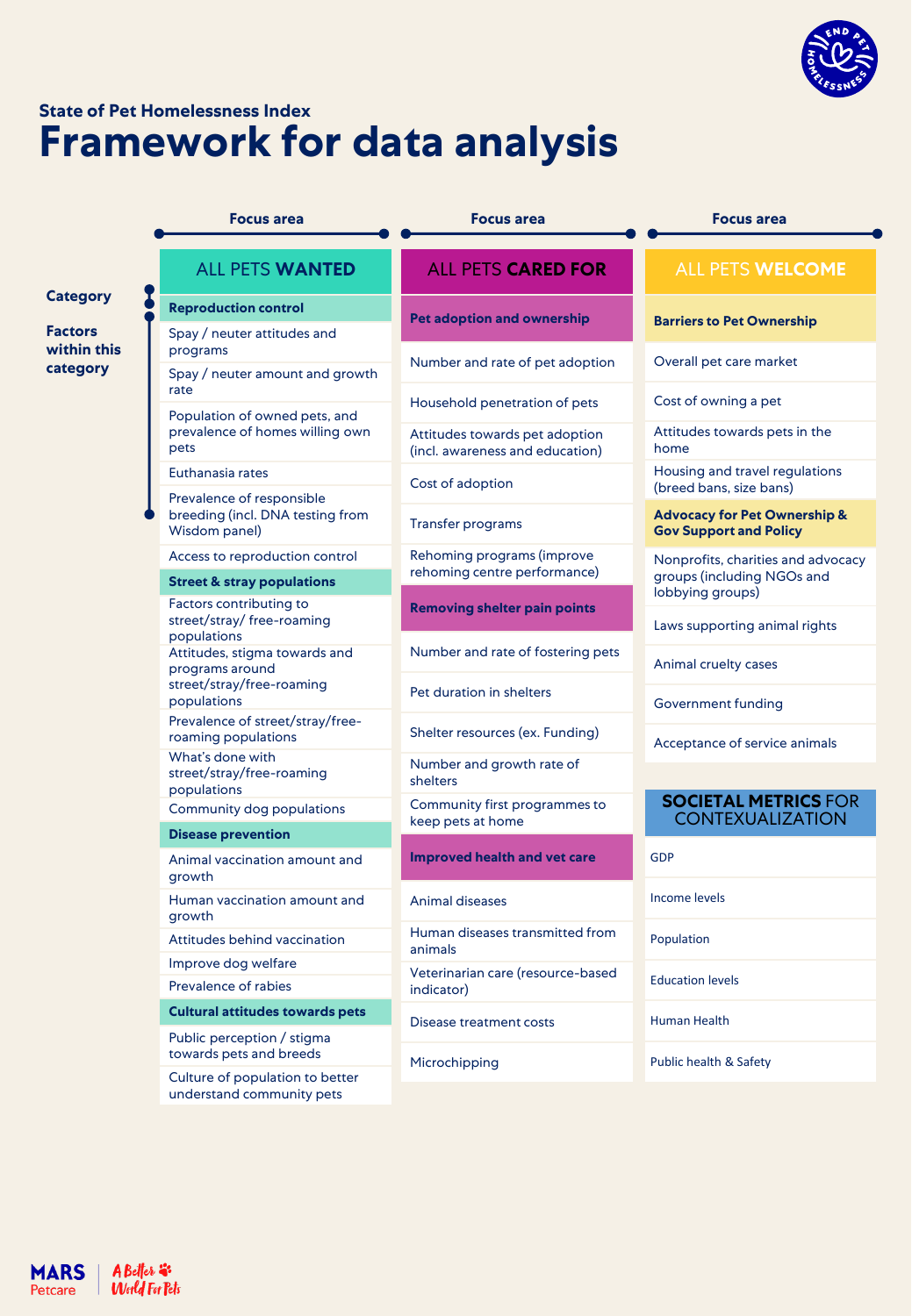

#### **Homeless Companion Animal Counts**



## **5% of companion animals in the UK are homeless**

1.1M homeless companion animals 21M total companion animals

#### **State of Pet Homelessness Index Score**

#### **Overall, the UK scored a 7.0 on a 10-point scale.**

#### **Legend**

- ⚫ Score for focus area: All Pets **Wanted**
- ⚫ Score for focus area: All Pets **Cared for**
- ⚫ Score for focus area: All Pets **Welcome**



#### **Key categories**

### **Categories driving the Index score up Categories driving the Index score down**

| <b>Categories driving</b><br>the score up | <b>Categories with mixed impact on the</b><br>score | <b>Categories driving</b><br>the score down |
|-------------------------------------------|-----------------------------------------------------|---------------------------------------------|
| • Pet Adoption & Ownership                | • Removing Shelter Pain Points                      | <b>Barriers to Pet Ownership</b>            |
| Advocacy for Pet Ownership &              | • Disease Prevention                                | ● Health & Vet Care                         |
| <b>Government Support &amp; Policy</b>    | • Street & Stray Populations                        | • Reproduction Control                      |

- ⚫ Cultural Attitudes Towards Pets
- Street & Stray Populations